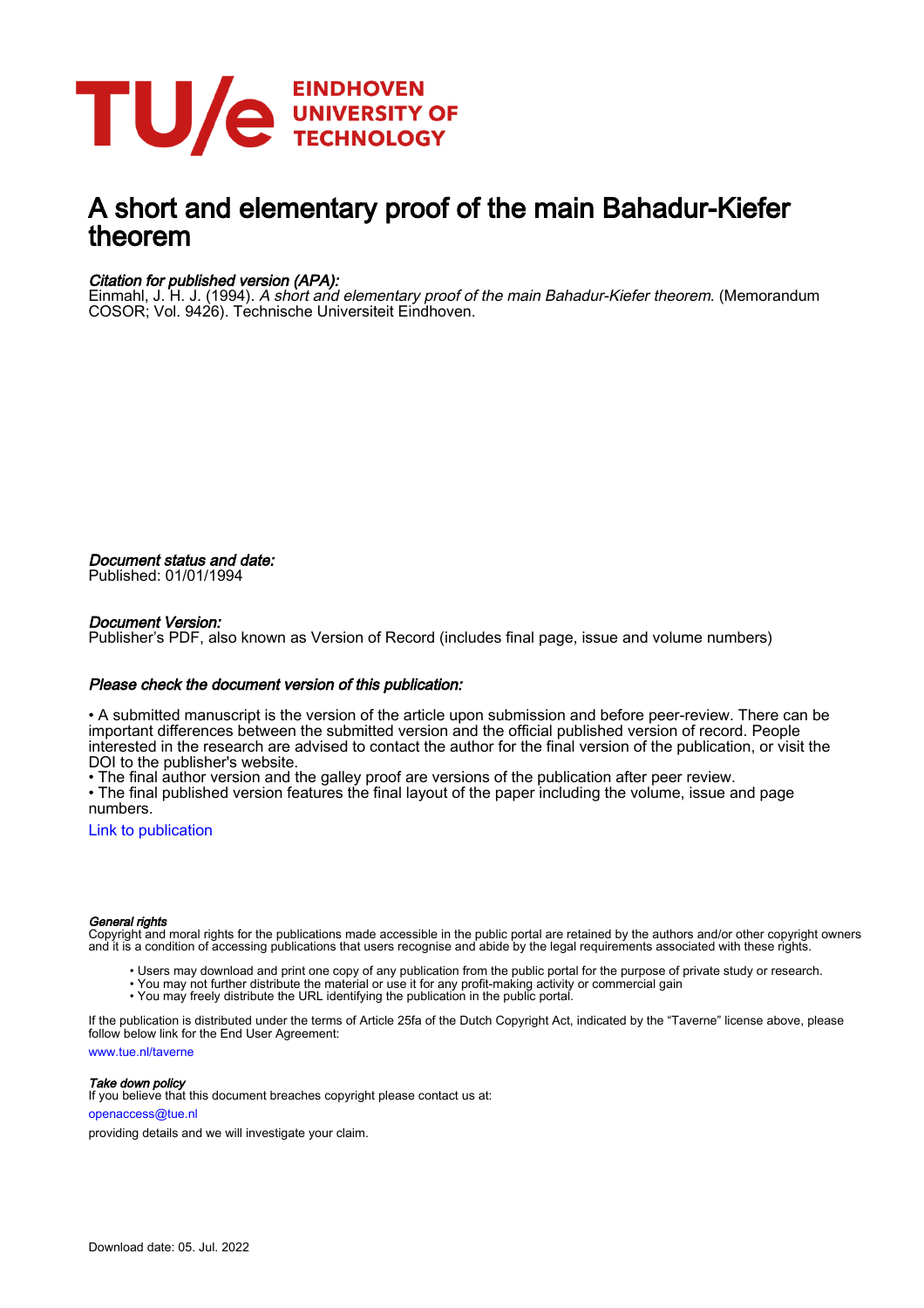# EINDHOVEN UNIVERSITY OF TECHNOLOGY Department of Mathematics and Computing Science

 $\sim 10$ 

Memorandum COSOR 94-26

A Short and Elementary proof of the main Bahadur-Kiefer Theorem

John H.J. Einmahl

Eindhoven, August 1994 The Netherlands

 $\sim 10^{-10}$ 

 $\hat{\mathcal{A}}$ 

 $\sim 10^{-11}$ 

/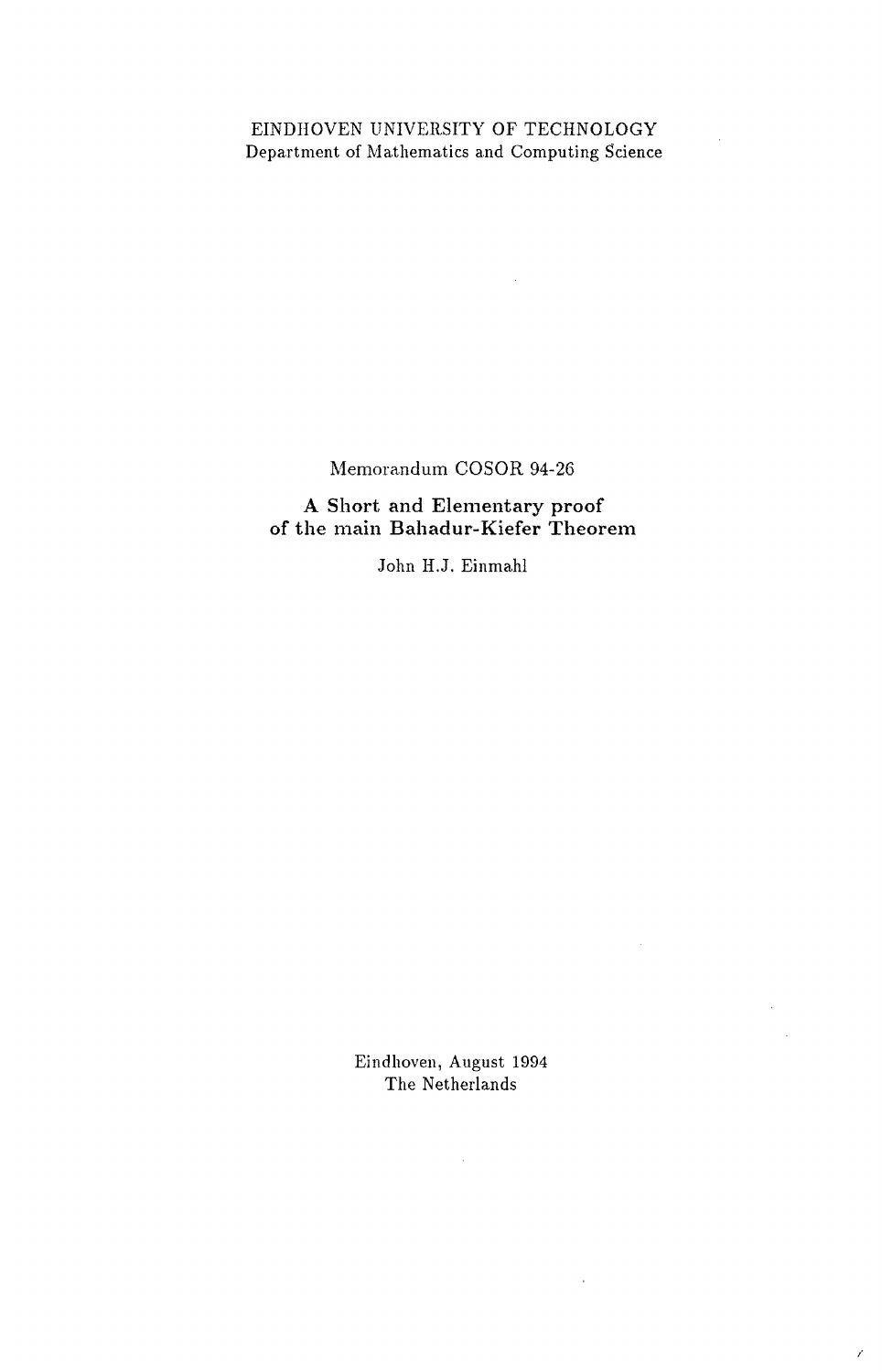## A **SHORT AND ELEMENTARY PROOF OF THE MAIN BAHADUR-KIEFER THEOREM**

 $\overline{a}$ 

John H.J. Einmahl *Eindhoven University of Technology* 

A short proof of the lower bound in the strong version of the famous Theorem 1A in Kiefer (1970) on the Bahadur-Kiefer process is presented. The proof is elementary and does in particular not use strong approximations.

AMS 1991 subject classifications. 62G30, 60F15. Key words and phrases. Bahadur-Kiefer process, empirical and quantile process, strong law.

 $\mathcal{L}^{\mathcal{L}}$ 

Running head: Proof of Bahadur-Kiefer theorem.

 $\mathcal{A}^{\mathcal{A}}$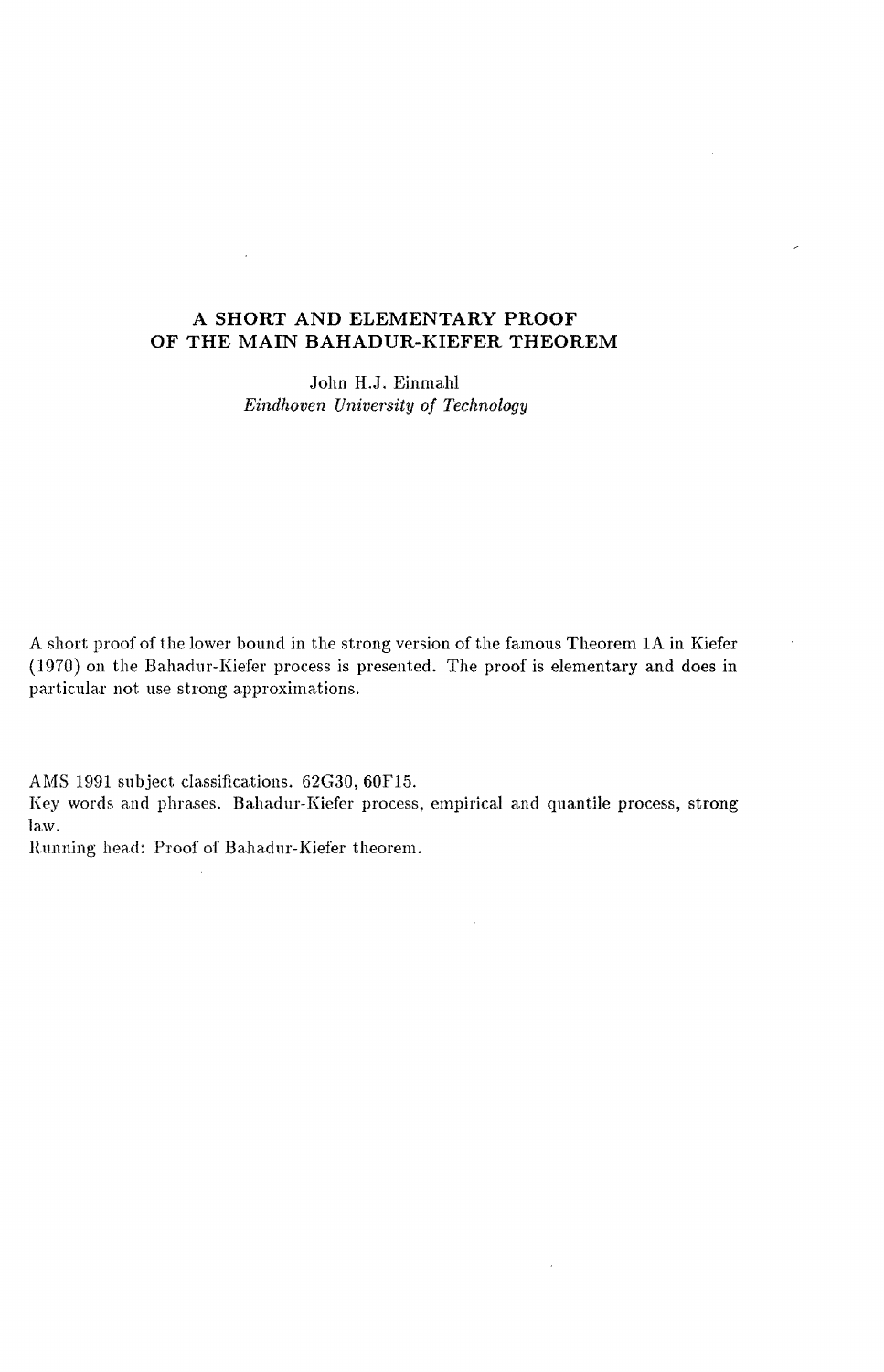Let  $U_1, U_2, \ldots$  be a sequence of independent uniform-(0, 1) random variables and for each  $n \in \mathbb{N}$ , let

$$
F_n(t) = \frac{1}{n} \sum_{i=1}^n 1_{[0,t]}(U_i), \ 0 \le t \le 1,
$$

be the empirical distribution function at stage *n.* The uniform empirical process will be written as

$$
\alpha_n(t) = n^{\frac{1}{2}}(F_n(t) - t), \ 0 \le t \le 1 \ ; \ \alpha_n(t) = 0 \text{ for } t < 0 \text{ or } t > 1.
$$

Also for each  $n \in \mathbb{N}$ ,

$$
Q_n(t) = \inf\{s : F_n(s) \ge t\}, \ 0 < t \le 1 \ ; \ Q_n(0) = 0,
$$

denotes the empirical quantile function and we write

$$
\beta_n(t) = n^{\frac{1}{2}}(Q_n(t) - t), \ 0 \le t \le 1,
$$

for the corresponding uniform quantile process. The so-called Bahadur-Kiefer process is defined by

$$
R_n(t) = \alpha_n(t) + \beta_n(t), \ 0 \le t \le 1.
$$

This process is introduced in Bahadur (1966); in Kiefer (1970, Theorem 1A) the "inprobability-analogue" of the following statement is proved

(1) 
$$
\lim_{n \to \infty} \frac{n^{\frac{1}{4}}}{(\log n)^{\frac{1}{2}}} \frac{\| R_n \|}{\| \alpha_n \|^{\frac{1}{2}}} = 1 \quad \text{a.s.},
$$

where  $|| f || = \sup_{0 \le t \le 1} |f(t)|$  for any real-valued function f on [0,1]. In the latter paper a proof of  $(1)$  itself is claimed but not presented. However, it is proved in Shorack (1982) that, indeed, the expresssion on the left in (1) (with 'lim' replaced by 'limsup') is not larger than 1, almost surely, (note that  $\| \alpha_n \| = \| \beta_n \|$ ) whereas in a recent paper by Deheuvels and Mason (1990) it is established that the same expression is not smaller than 1, almost surely. The short and elegant proof in Shorack (1982) is based on the Kiefer process strong approximation of  $\alpha_n$ , but in Shorack and Wellner (1986, pp. 590-591) a similar, direct proof of the "upper-bound-part" is given. The ingenious proof of the "lower-bound-part" (which finally led to a complete proof of (1)) in Deheuvels and Mason (1990) is extremely technical, moreover it is again based on the Kiefer process strong approximation of  $\alpha_n$ .

It is the purpose of this note to give a new, short proof of the "lower-bound-part" of (1), i.e. we will prove that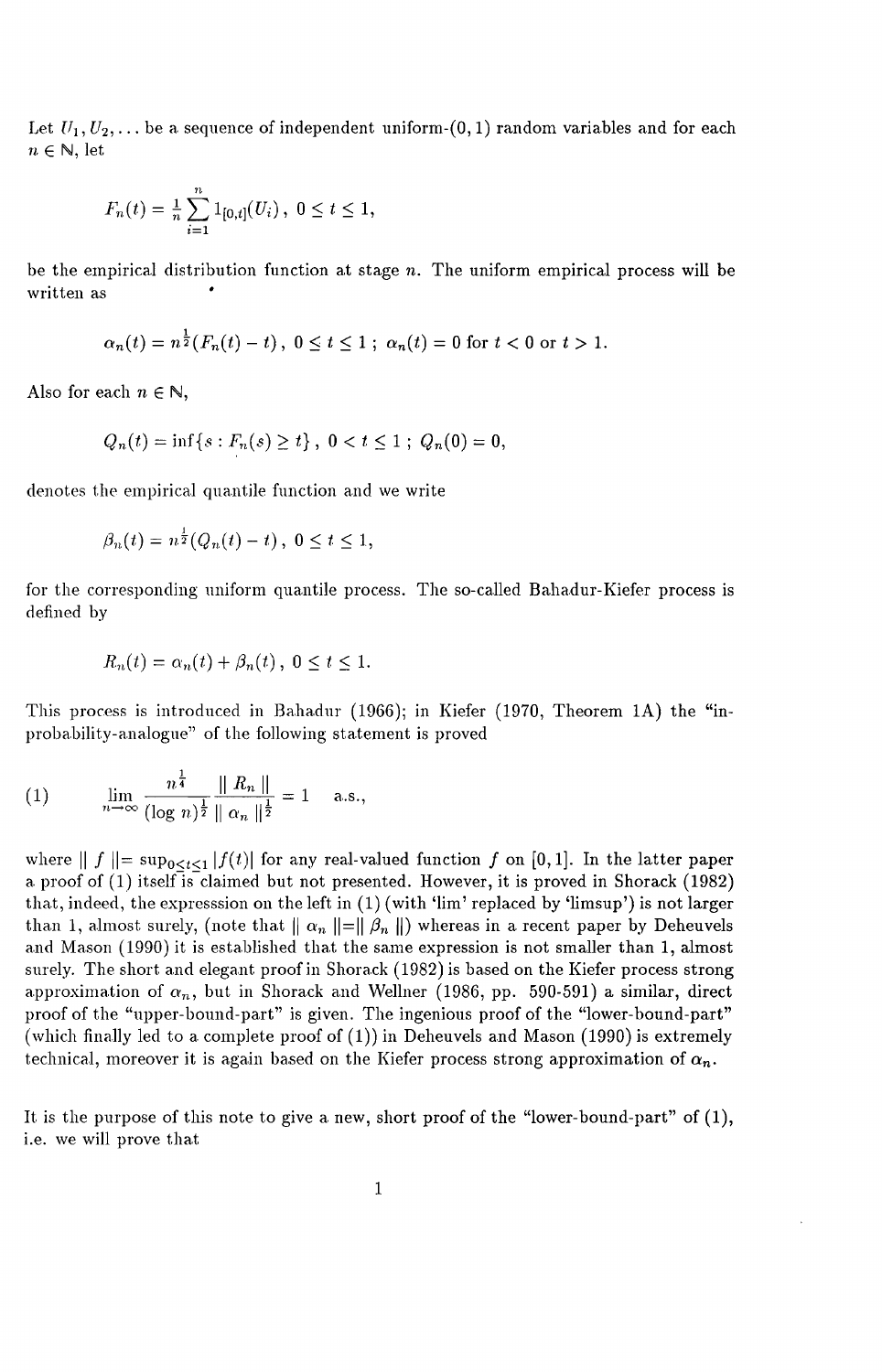(2) 
$$
\liminf_{n \to \infty} \frac{n^{\frac{1}{4}}}{(\log n)^{\frac{1}{2}}} \frac{\| R_n \|}{\| \alpha_n \|^{\frac{1}{2}}} \ge 1 \quad \text{a.s.}
$$

Our proof is rather easy and not based on strong approximations. It uses as tools the following well-known facts on empirical and quantile processes, although most of them are not required at their full strength.

FACT 1 (Mogul'skii (1979)).

(3) 
$$
\liminf_{n \to \infty} (\log \log n)^{\frac{1}{2}} \| \alpha_n \| = \pi / 8^{\frac{1}{2}} \quad \text{a.s.}
$$

FACT 2 (easy).

(4) 
$$
\|\beta_n + \alpha_n \circ Q_n\| = n^{-\frac{1}{2}} \quad \text{a.s.}
$$

FACT 3 (Kiefer (1970)).

(5) 
$$
\limsup_{n \to \infty} n^{\frac{1}{4}} (\log n)^{-\frac{1}{2}} (\log \log n)^{-\frac{1}{4}} \| R_n \| = 2^{-\frac{1}{4}} \text{ a.s.}
$$

Define the oscillation modulus of  $\alpha_n$  by

$$
\omega_n(a) = \sup_{\substack{|t-s| \le a \\ 0 \le s \le t \le 1}} |\alpha_n(t) - \alpha_n(s)|, \quad 0 < a \le 1;
$$

let  ${a_n}_{n=1}^{\infty}$  be a sequence of positive numbers with  $a_n \downarrow 0$  and  $n a_n \uparrow$ .

FACT 4 (Mason, Shorack and Wellner (1983)). If  $\log(1/a_n)/\log \log n \to c \in [0,\infty)$ , then

(6) 
$$
\limsup_{n \to \infty} \frac{\omega_n(a_n)}{(a_n \log \log n)^{\frac{1}{2}}} = (2(1+c))^{\frac{1}{2}} \text{ a.s.}
$$

FACT 5 (Stute (1982)). If  $\log(1/a_n)/\log \log n \to \infty$  and  $n a_n/\log n \to \infty$ , then

(7) 
$$
\lim_{n \to \infty} \frac{\omega_n(a_n)}{(a_n \log(1/a_n))^{\frac{1}{2}}} = 2^{\frac{1}{2}} \quad \text{a.s.}
$$

FACT 6 (Mallows (1968)). If  $(N_1, \ldots, N_k), k \in \mathbb{N}$ , has a multinomial distribution with parameters  $m$  and  $p_1, \ldots, p_k,$  where  $m\in\mathbb{N}$  and  $p_1, \ldots, p_k$  are non-negative with  $\sum^k p_i = 1,$  $\sum_{i=1}$ then for all  $\lambda_1, \ldots, \lambda_k$ 

$$
P(N_1 \leq \lambda_1, \ldots, N_k \leq \lambda_k) \leq \prod_{i=1}^k P(N_i \leq \lambda_i).
$$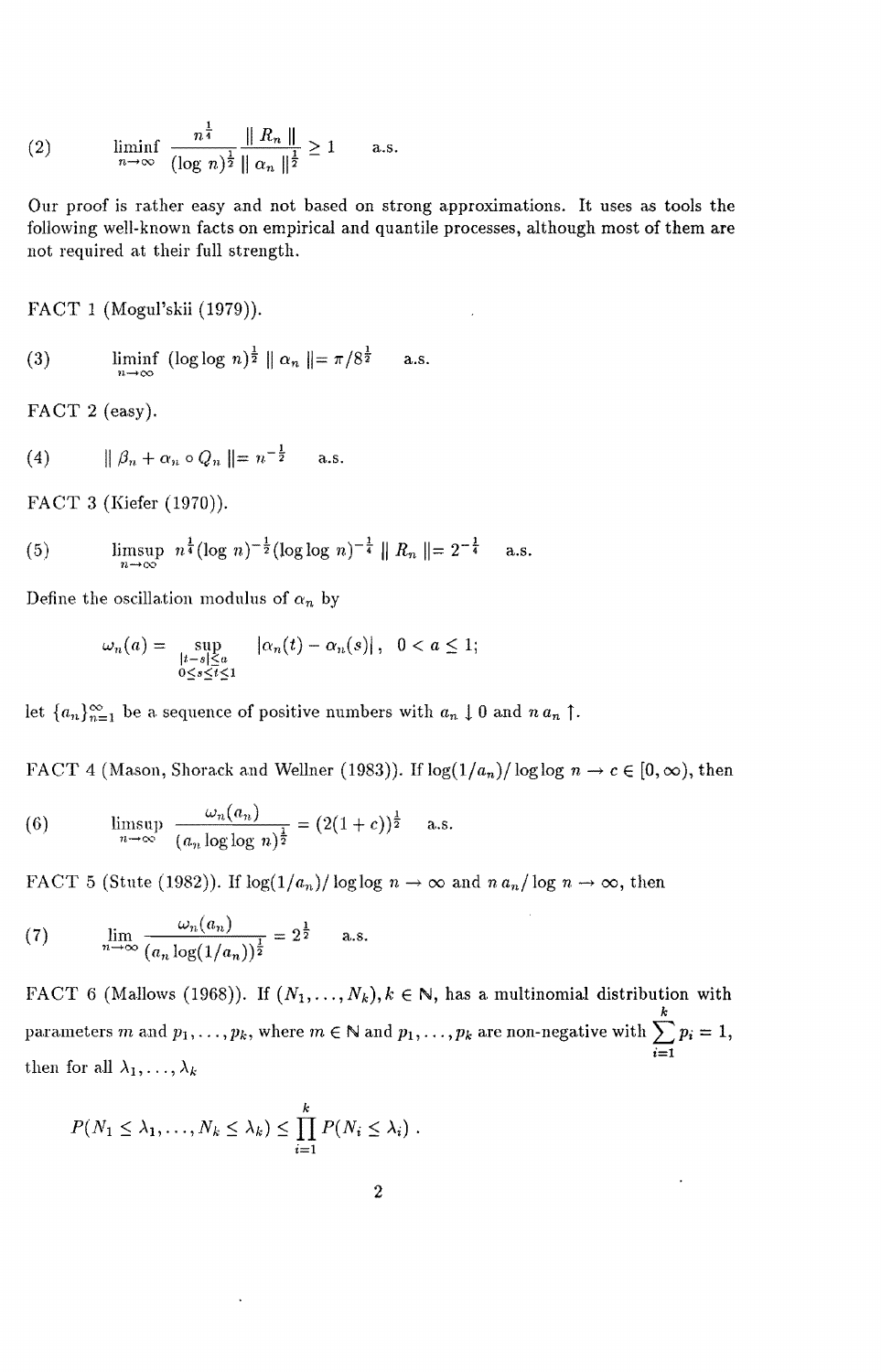FACT 7 (Kolmogorov (1929)). Let  $m \in \mathbb{N}$  and  $t \in (0, \frac{1}{2})$ . Then for every  $\delta > 0$  there exist  $K_1, K_2 \in (0, \infty)$  such that for  $K_1 t^{\frac{1}{2}} \leq \lambda \leq K_2 m^{\frac{1}{2}}t$ .

$$
P(\alpha_m(t) > \lambda) \ge \exp(-(1+\delta)\lambda^2/(2t(1-t))).
$$

FACT 8 (Dvoretzky, Kiefer and Wolfowitz (1956), Massart (1990)). Let  $n \in \mathbb{N}$ . Then for all  $\lambda \geq 0$ 

$$
(8) \tP(\parallel \alpha_n \parallel \geq \lambda) \leq 2 \exp(-2\lambda^2).
$$

PROOF OF (2). Let I denote the identity function on  $[0,1]$ . From (4), (3) and  $Q_n =$  $I+\beta_n/n^{\frac{1}{2}}$  we see that it suffices to show that

(9) 
$$
\liminf_{n \to \infty} \frac{n^{\frac{1}{4}}}{(\log n)^{\frac{1}{2}}} \frac{\|\alpha_n (I + \beta_n/n^{\frac{1}{2}}) - \alpha_n\|}{\|\alpha_n\|^{\frac{1}{2}}} \ge 1 \quad \text{a.s.}
$$

Using  $(5)$ ,  $(7)$  and  $(3)$ ,  $(9)$  can in turn be replaced by

(10) 
$$
\liminf_{n \to \infty} \frac{n^{\frac{1}{4}}}{(\log n)^{\frac{1}{2}}} \frac{\|\alpha_n (I - \alpha_n/n^{\frac{1}{2}}) - \alpha_n\|}{\|\alpha_n\|^{\frac{1}{2}}} \ge 1 \quad \text{a.s.}
$$

Set, for  $0 \le t \le 1$ ,

$$
\bar{\alpha}_n(t) = \begin{cases} \alpha_n(t), & \text{if } |\alpha_n(t)| > 1/\log n, \\ \frac{1}{\log n}, & \text{if } |\alpha_n(t)| \leq 1/\log n. \end{cases}
$$

Define the following grid on  $[0,1]: t_{i,n} = i/[\log n], i = 0,1,\ldots, [\log n],$  where  $[x]$  denotes the integer part of  $x \in \mathbb{R}$ . Now using (6) and (7), and again (3), it follows that instead of proving (10), it suffices to prove that

(11) 
$$
\liminf_{n \to \infty} \frac{n^{\frac{1}{4}}}{(\log n)^{\frac{1}{2}}} \frac{\max_{0 \le i \le [\log n]-1} \sup_{t_i, n \le t \le t_{i+1,n}} |\alpha_n(t - \bar{\alpha}_n(t_{i,n})/n^{\frac{1}{2}}) - \alpha_n(t)|}{\max_{0 \le i \le [\log n]} |\bar{\alpha}_n(t_{i,n})|^{\frac{1}{2}}} \ge 1 \quad \text{a.s.}
$$

Using the Borel-Cantelli lemma a proof of (11) is established if we show that for all  $\epsilon \in (0,1), \sum_{n=1}^{\infty} PA_n < \infty$ , where  $n = 3$ 

$$
A_n = \begin{cases} n^{\frac{1}{4}} & \text{max} \\ 0 \le i \le [\log n] - 1 & t_{i,n} \le t \le t_{i+1,n} \end{cases} \left| \alpha_n(t - \bar{\alpha}_n(t_{i,n})/n^{\frac{1}{2}}) - \alpha_n(t) \right|
$$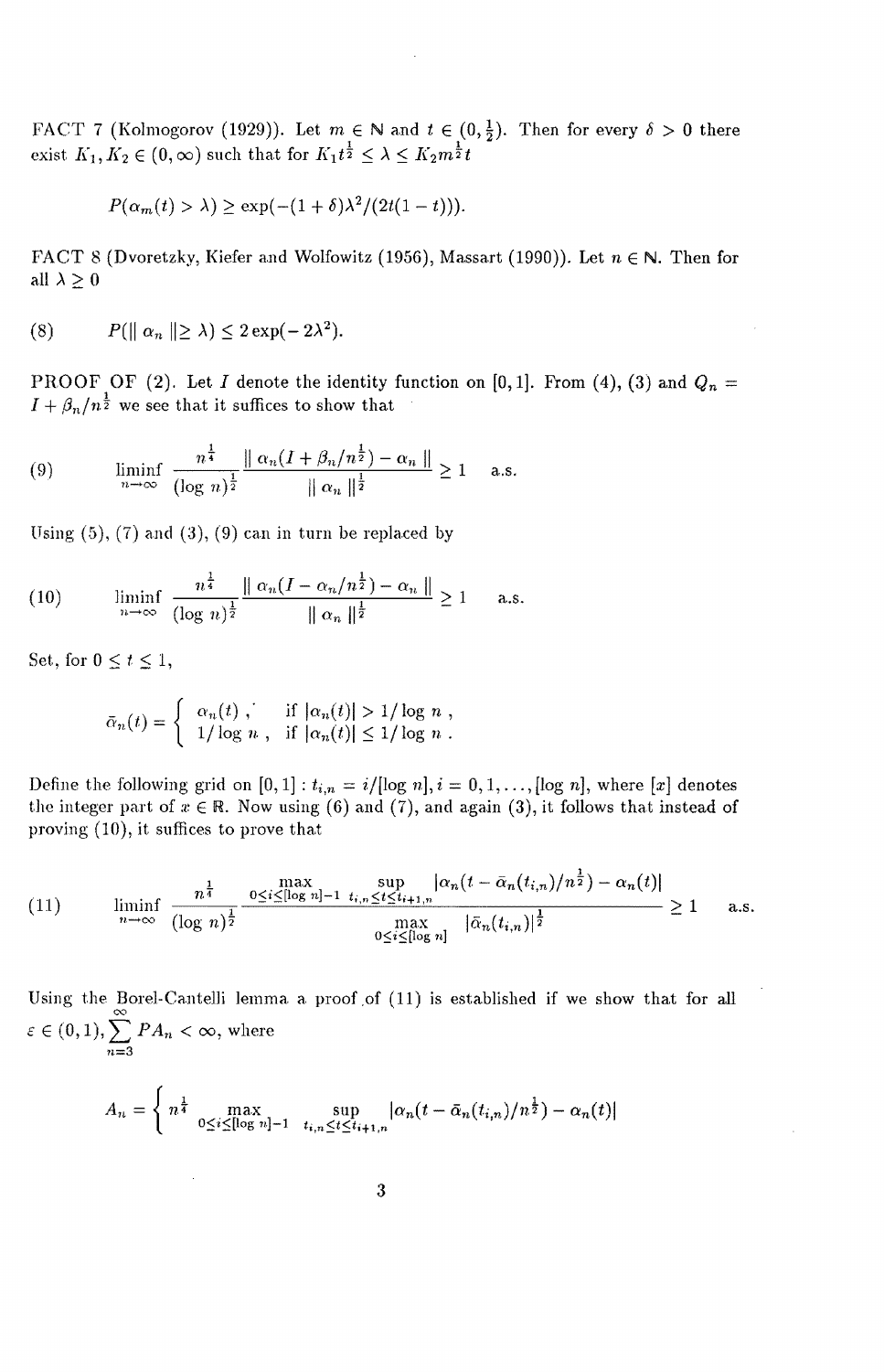$$
\leq ((1-\varepsilon)\max_{0\leq i\leq [\log n]}|\bar{\alpha}_n(t_{i,n})|\log n)^{\frac{1}{2}}\bigg\}.
$$

 $\text{Write } C_n = C_n(c_{1,n}, c_{2,n}, \ldots, c_{\lfloor \log n \rfloor - 1,n}) = \{ \alpha_n(t_{i,n}) = c_{i,n}, 1 \leq i \leq [\log n] - 1 \}, c_{i,n} \in \text{[if } i \leq n-1 \}$  $[- \log n, \log n]$  and  $c_{i,n}$  such that  $n t_{i,n} + n^{\frac{1}{2}} c_{i,n} \in \{0, 1, ..., n\}$  and such that  $n t_{i,n} + n^{\frac{1}{2}} c_{i,n}$ is non-decreasing in *i*. Observe that  $PC_n > 0$ . Set  $\bar{c}_n = (\max_{1 \leq i \leq [\log n]-1} |c_{i,n}|) \vee (1/\log n)$ and, on  $C_n$ , let  $t_n$  be the smallest  $t_{i,n}, 0 \leq i \leq [\log n]$ , such that  $|\bar{a}_n(t_{i,n})| = \bar{c}_n$ , write  $d_n = \alpha_n(t_n)$  and  $\ddot{d}_n = \bar{\alpha}_n(t_n)$ ; set  $t'_n = t_n + 1/[\log n]$  and  $d'_n = \alpha_n(t'_n)$ . Now we have

$$
(12) \qquad P(A_n|C_n) \le P(n^{\frac{1}{4}}_{\frac{t_n}{n^{\frac{1}{2}}}} \sup_{\le t \le t'_n - \frac{\varepsilon_n}{n^{\frac{1}{2}}}} |\alpha_n(t - \bar{d}_n/n^{\frac{1}{2}}) - \alpha_n(t)| \le ((1 - \varepsilon)\bar{c}_n \log n)^{\frac{1}{2}}|C_n).
$$

Write  $m_n = n/[\log n] + n^{\frac{1}{2}}(d'_n - d_n)$ . Note that, on  $C_n, m_n$  is the number of observations falling in the interval  $(t_n, t'_n]$ . Now it is not hard to see that on  $C_n$ , the process  $\tilde{\alpha}_{m_n}$  defined by

$$
\tilde{\alpha}_{m_n}(s) = (n/m_n)^{\frac{1}{2}} \{ \alpha_n(t_n + s/[\log n]) - (d_n(1-s) + d'_n s) \}, \quad 0 \le s \le 1,
$$

is a uniform empirical process based on 1n*n* observations. Hence the right hand side of (12) can be written as

(13) 
$$
P(n^{\frac{1}{4}} \sup_{\substack{\bar{c}_n[\log n] \\ n^{\frac{1}{2}}} \leq s \leq 1 - \frac{\bar{c}_n[\log n]}{n^{\frac{1}{2}}} \frac{|\left(\frac{m_n}{n}\right)^{\frac{1}{2}} \{\tilde{\alpha}_{m_n}(s - \frac{\bar{d}_n[\log n]}{n^{\frac{1}{2}}}) - \tilde{\alpha}_{m_n}(s)\}}{|\tilde{d}_n - d'_n|n^{-\frac{1}{2}}| \leq ((1 - \varepsilon)\bar{c}_n \log n)^{\frac{1}{2}}.
$$

Now observe that

$$
|n^{\frac{1}{4}}\bar{d}_n[\log n](d_n - d'_n)n^{-\frac{1}{2}}|/(\bar{c}_n \log n)^{\frac{1}{2}} \le 2\bar{c}_n^{\frac{1}{2}}(\log n)^{1\frac{1}{2}}n^{-\frac{1}{4}}
$$
  

$$
\le 2(\log n)^2 n^{-\frac{1}{4}} \to 0, \text{ as } n \to \infty.
$$

Therefore, for large  $n$ , the expression in  $(13)$  is bounded from above by

(14) 
$$
P(n^{\frac{1}{4}}(\frac{m_n}{n})^{\frac{1}{2}} \sup_{\frac{\bar{c}_n[\log n]}{n^{\frac{1}{2}}} \leq s \leq 1 - \frac{\bar{c}_n[\log n]}{n^{\frac{1}{2}}}\left|\tilde{\alpha}_{m_n}(s - \frac{\bar{d}_n[\log n]}{n^{\frac{1}{2}}}) - \tilde{\alpha}_{m_n}(s)\right|
$$

$$
\leq ((1 - \frac{1}{2}\varepsilon)\bar{c}_n \log n)^{\frac{1}{2}}),
$$

which by Fact  $6$  is less than or equal to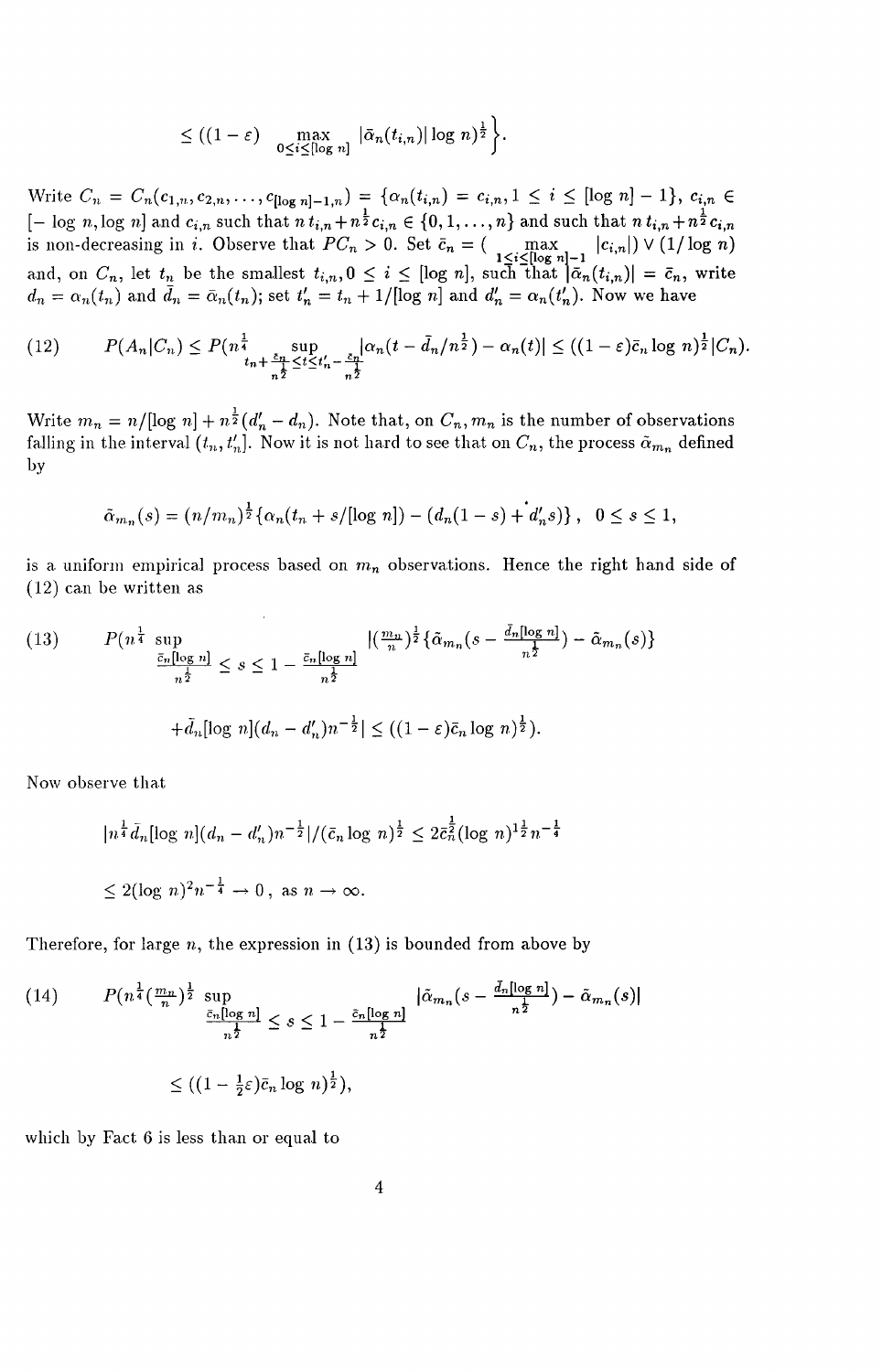$$
(15) \qquad \{P(n^{\frac{1}{4}}(\frac{m_n}{n})^{\frac{1}{2}}\tilde{\alpha}_{m_n}\left(\frac{\bar{c}_n[\log n]}{n^{\frac{1}{2}}}\right) \le ((1-\frac{1}{2}\varepsilon)\bar{c}_n\log n)^{\frac{1}{2}})\}^{n^{\frac{1}{2}}/(2(\log n)^2)}.
$$

It is easy to check that, for large *n,* Fact 7 applies to the probability in (15). This yields, with  $\delta = \varepsilon/4$ , the following upper bound for the expression in (15)

$$
(16) \qquad (1 - n^{-\frac{1}{2}(1 - \varepsilon/4)})^{n^{\frac{1}{2}}/(2(\log n)^2)} \le \exp(-n^{\varepsilon/8}/(2(\log n)^2)) \le 1/n^2.
$$

Now we are ready to complete the proof. Combining (12)-(16) we have  $P(A_n|C_n) \leq 1/n^2$ (*n* large). Set  $D_n = \{||\alpha_n|| > \log n\}$  and note that (8) implies that  $PD_n \leq 1/n^2$  ( $n \geq 4$ ). Hence for large  $n$ 

$$
(17) \qquad PA_n \le P(A_n \cap D_n^c) + PD_n \le (\sup^* P(A_n | C_n)) + PD_n \le 1/n^2 + 1/n^2 = 2/n^2,
$$

where sup\* denotes the supremum over all  $C_n$  as defined before. Now, of course,  $\sum_{n=3}^{\infty} PA_n$  <  $\infty$  because of (17). This proves (11) and hence (2).

#### References

- Bahadur, R.R. (1966). A note Oil quantiles in large samples. *Ann. Math. Statist.* 37 577-580.
- Deheuvels, P. and Mason, D.M. (1990). Bahadur-Kiefer-type processes. *Ann. Probab.*  18 669-697.
- Dvoretzky, A., Kiefer, J.C. and Wolfowitz, J. (1956). Asymptotic minimal character of the sample distribution function and of the classical multinomial estimator. *Ann. A1alh. Statist.* 27 642-669.
- Kiefer, J.C. (1970). Deviations between the sample quantile process and the sample df. In *Non-parametric Techniques in Statistical Inference* (M. Puri, ed.) 299-319. Cambridge Univ. Press, London.
- Kolmogorov, A.N. (1929). Über das Gesetz des iterierten Logarithmus. *Math. Ann.* 101 126-135.
- Mallows, C.L. (1968). An inequality involving multinomial probabilities. *Biometrika*  55 422-424.
- Mason, D.M., Shorack, G.R. and Wellner, J.A. (1983). Strong limit theorems for oscillation moduli of the uniform empirical process. *Z. Wahrsch. Verw. Gebiete 65*  83-97.